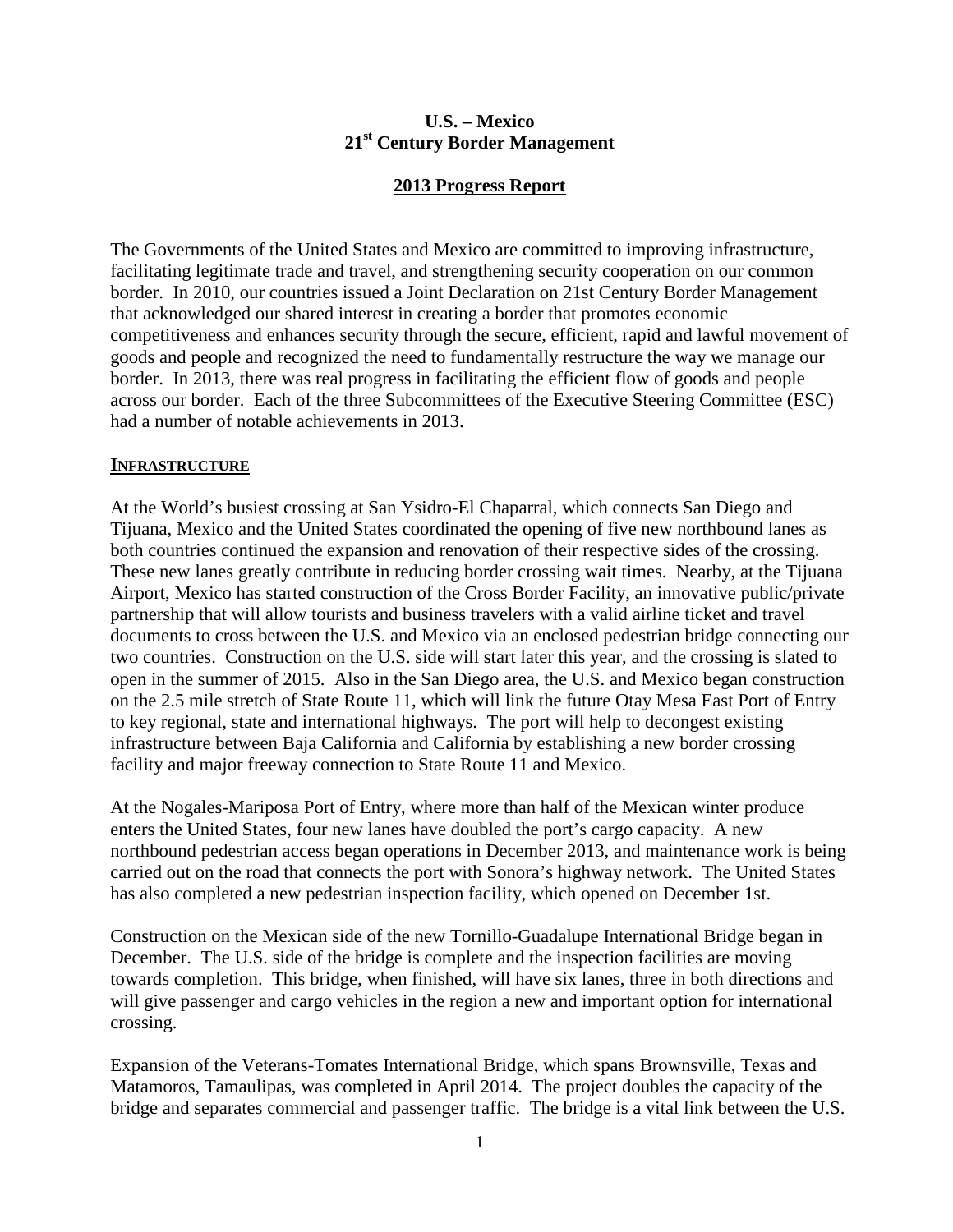highway system and the Mazatlán- Durango highway which will connect the Pacific Coast of Mexico to markets in the eastern United States.

These infrastructure improvements required close coordination between our two federal governments as well as with state, local, and regional bodies on both sides of the border. In 2013, the Infrastructure Sub-committee supported the finalization of Regional Border Master Plans for Arizona/Sonora, El Paso/Santa Teresa/Chihuahua, and Lower Rio Grande Valley/Tamaulipas and ongoing efforts in California/Baja California and New Mexico/Chihuahua. These plans allow local stakeholders to provide input into infrastructure planning along the shared border. Both governments hosted a series of workshops on public-private partnerships and are committed to exploring new opportunities to finance future infrastructure projects.

An important aspect of every infrastructure project in our common border is, without any doubt, the community outreach. The Governments of the United States and Mexico have agreed on binational joint statements to inform the general population of the benefits of specific infrastructure projects. Such communications have been published regarding the El Chaparral-San Ysidro expansion project, the construction of the new Guadalupe-Tornillo International Bridge, set to be finished in the second half of 2014, as well as the Veterans-Tomates expansion.

Today, the United States and Mexico continue close cooperation in planning new ports of entry, modernizing existing ports of entry, and upgrading infrastructure along the U.S.-Mexico border.

### **LAW ENFORCEMENT AND SECURITY COOPERATION**

The United States and Mexico continued to deepen and expand cross-border law enforcement cooperation and made considerable progress in implementing the Border Violence Prevention Protocols (BVPP) in 2013.

We increased the sharing of law enforcement information, including regular incident and statistical information. This improved our ability to jointly identify trends and cooperatively target high risk areas along the U.S.-Mexico border. It also has facilitated collaborative enforcement operations, improved communications, and supported joint assessments and planning.

We have continued to work closely in assessing common general and regional risks and have monitored the development of the Cross Border Coordination Initiative (CBCI). Built on an April 2013 framework developed by both countries, the CBCI successfully began coordinated law enforcement patrols between the United States Border Patrol (USBP) and Mexican Federal Police (PF) in South Texas/Coahuila, South Texas/Tamaulipas, and Arizona/Sonora. In these areas, both agencies collaborate on developing common priorities and strategic plans in order to improve regional security and diminish incidents of violence.

The BVPP are a framework for a holistic approach to both preventing and responding to violence at our mutual border. As part of our commitment under the BVPP to share law enforcement "best practices," United States Border Patrol (USBP) hosted a Mexican Delegation visit to the Federal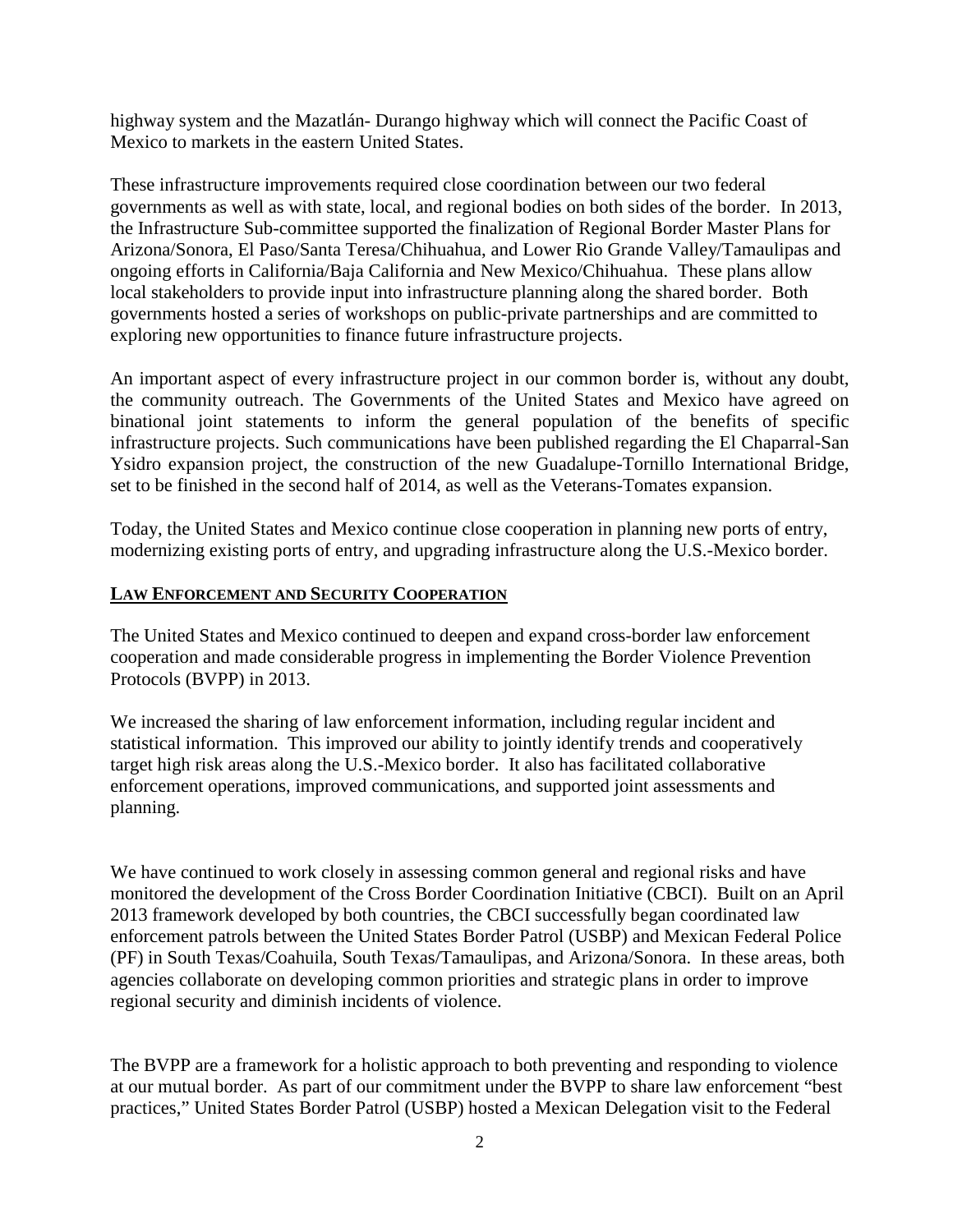Law Enforcement Training Center (FLETC) facilities located in Artesia, New Mexico. The Departments of Homeland Security and Justice also provided the Government of Mexico with a presentation on U.S. Use of Force policies where USBP outlined the findings of a third party review of its use of force policy and initiatives it has implemented as a result of the study.

The U.S. Department of Homeland Security invited the Government of Mexico to return to the FLETC facilities in Artesia, and to visit the new Center of Excellence that will be located in Harpers Ferry, West Virginia. With these visits, the Mexican delegation will observe how agents are trained to use de-escalation techniques during enforcement actions by exposing the agents to simulated enforcement scenarios in realistic enforcement environments while conversation on the use of force continues.

The United States and Mexican governments continue to develop the Cross Border Security Communications Network (CBSCN), which streamlines emergency and law enforcement communication and coordination on both sides of the border. On July 24, 2013, the countries signed an agreement which officially sanctioned further development of a cross-border communications network. Once completed, the network will be a robust communications infrastructure that can be used by U.S. and Mexican law enforcement and emergency response personnel.

On the investigative side, both countries continued efforts to advance cross-border law enforcement cooperation through reciprocal information sharing practices and bilateral coordinated actions in order to combat fire arms, ammunitions, and explosives trafficking. The Subcommittee also continues its work on information exchange to identify priority targets for coordinated investigations.

### **SECURE FLOWS**

Our countries have worked to enhance binational risk management, expedite legitimate trade and travel, engage the border communities, and reinvigorate policy coordination to ensure strong, collaborative border management.

The United States shared border wait time data and stakeholder input from multiple binational working groups with Mexico to find ways to reduce wait times. Both countries also are coordinating traffic management strategies like lane segregation to facilitate faster border crossings. They are developing pilot programs to grant front-of-line privileges in Mexico to trusted traders and other express lane authorized participants. These programs allow expedited processing for trusted traders in both countries.

In 2013, Mexico implemented the *Programa Viajero Confiable (PVC),* which speeds processing for previously authorized travelers at designated Mexican airports. Programs like Mexico's PVC and the United States' *Secure Electronic Network for Travelers Rapid Inspection* (SENTRI) and Global Entry segment border-crossing traffic based on risk. This allows law enforcement to expedite legitimate trade and travel while concentrating resources on potential threats. Both countries strongly encouraged the enrollment in and use of these programs to expedite border crossing.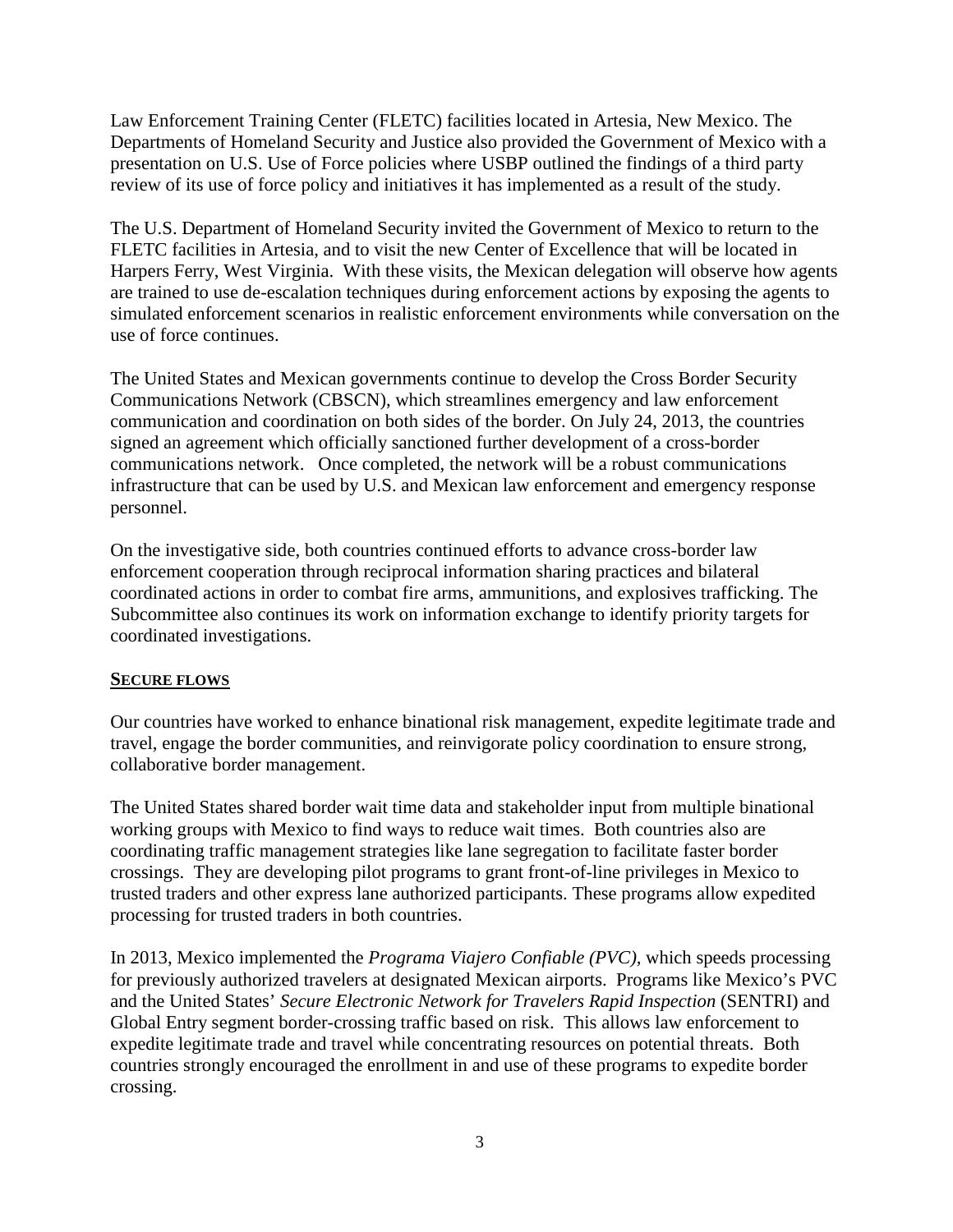The United States and Mexico have also collaborated on active lane management, where lanes are designated to expedite lower-risk travelers and traders. Through these active lane management strategies, including the use of "Ready Lanes" for those with *Radio Frequency Identification Device* (RFID) enabled travel documents, we have realized substantial processing time savings that have helped reduce border crossing wait times at several of the busiest crossings.

We also are working to harmonize toll payment mechanisms at our land ports of entry. This will give travelers flexibility to choose the fastest port of entry based on traffic congestion information without having to obtain multiple electronic toll payment devices. This effort includes allowing SENTRI cardholders to use any designated SENTRI crossing along the border.

Mexico's Authorized Economic Operator (AEO) Program (*Nuevo Esquema de Empresas Certificadas* (NEEC), in Spanish) for cross-border trade started the carrier enrollment process on April 10, 2013 and it is currently running a pilot with customs brokers. Both countries are looking to further expand the benefits of the program. Since the startup of the NEEC, Mexican customs authorities have certified 320 Mexican exporters, and 58 are in the final stage of their approval process.

The United States and Mexico are exploring ways to coordinate southbound inspections. Both countries are making continued progress in addressing the flow of third country nationals and contraband across the border.

### LOOKING AHEAD

In 2014, we will continue to build on the substantial achievements made in managing our common border. During this year we will reach major infrastructure milestones, such as the completion of the new Tornillo-Guadalupe International Bridge, the Nogales-Mariposa Port of Entry and the Brownsville-Matamoros West Rail Bypass, the reconfiguration of the customs facilities on the Mexican side of the Port of Entry, as well as the expansion of the Veterans-Tomates International Bridge. Both governments will continue working to explore options for construction and operation of new freight facilities by 2015, in the Anzalduas International Bridge; in addition, Mexico and the United States also will consider new options to guarantee better traffic management in the San Luis Río Colorado area. Law enforcement agencies on both sides of the border will continue our work on expanding information exchanges, strengthening coordination, and harmonizing cross-border communication systems. Deterring and preventing border violence, including through a constructive dialogue on use of force, and continuing to enhance coordinated law enforcement efforts remain of the upmost importance. We also will continue to expand and promote trusted trader and traveler programs along with traffic segmentation at our borders to reduce wait times and concentrate security resources on the greatest risks.

Both countries continue to promote outreach efforts and have established 21<sup>st</sup> Century Border Management Initiative webpages. These public websites provide information about the Executive Steering Committee and its activities. They also include links to useful information and additional resources about the border.

United States:<http://www.dhs.gov/21centuryborder>